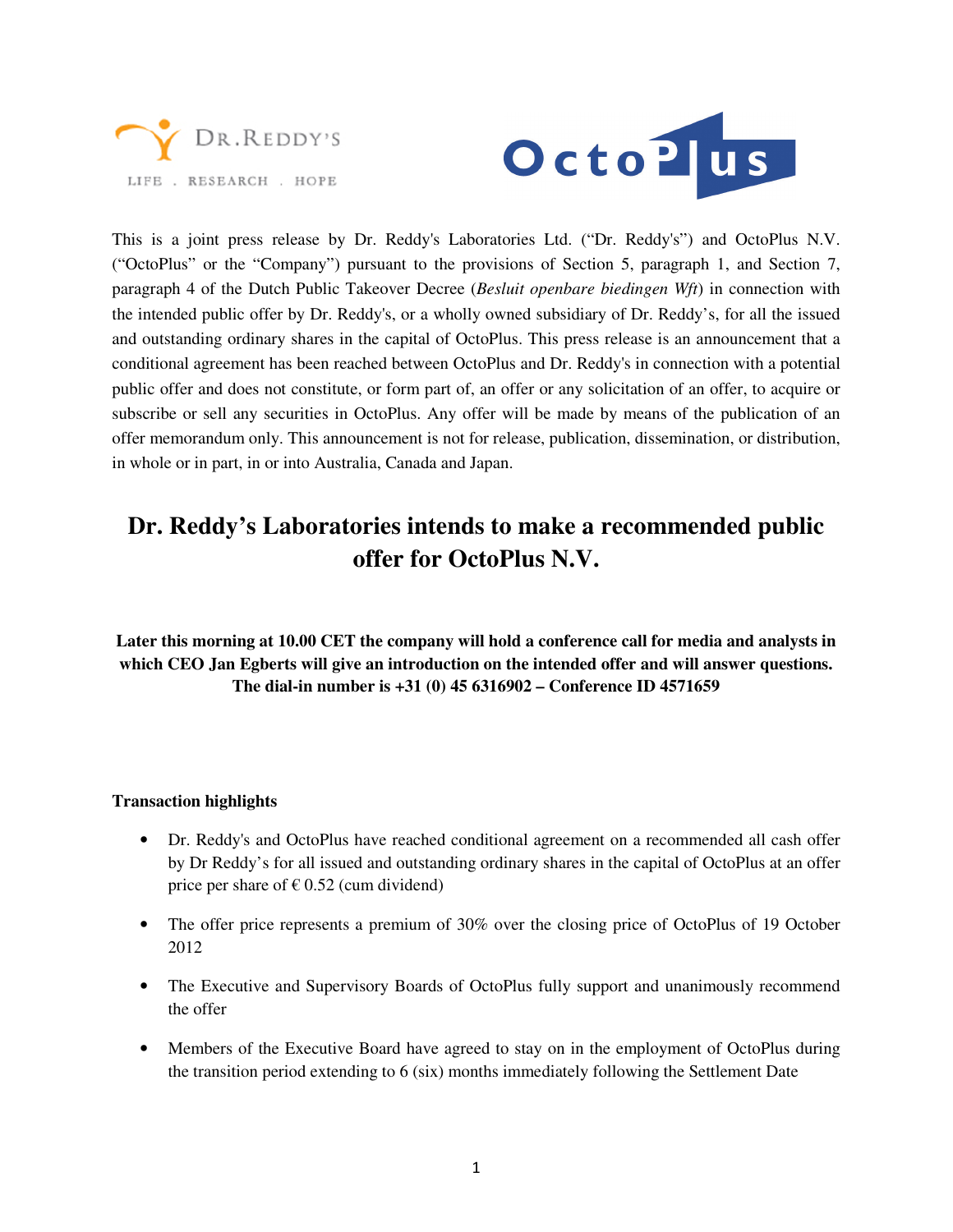- Onroerend Goed Beheer- en Beleggingsmaatschappij A. Van Herk B.V., LSP III Omni Investments Coöperatief U.A., Signet Healthcare Partners, L.L.C., SR One, Limited and certain individual members of the Executive and Supervisory Boards of OctoPlus, together representing just over 50% of OctoPlus' issued and outstanding shares, have irrevocably committed to tender their shares under the intended offer
- The transaction will be financed with funds readily available at Dr. Reddy's
- OctoPlus' identity and head office will be maintained
- Dr. Reddy's and OctoPlus agreed to enter into a business collaboration agreement for investigational formulation research

# **Strategic rationale**

- Extend the expertise and scientific capabilities of Dr. Reddy's in drug formulation and injectables
- Further develop OctoPlus as a complex injectables research centre within the organization of Dr. Reddy's
- Leverage existing skills and drive value in the complex generics space, in addition to the fee for service business

**Hyderabad/Leiden, 22 October 2012 – Dr. Reddy's (NYSE: RDY) and OctoPlus (Euronext Amsterdam: OCTO) jointly announce that they have reached conditional agreement in connection with an intended public offer by Dr. Reddy's, or a wholly owned subsidiary of Dr. Reddy's, for all**  issued and outstanding ordinary shares in the capital of OctoPlus at an offer price of  $\epsilon$  0.52 (cum **dividend) in cash (the "Offer Price") for each OctoPlus share (the "Offer").** 

**The Offer Price represents a premium of 30% over OctoPlus' most recent closing price and a premium of respectively 36%, 28% and 14% over OctoPlus' average closing price for the past three, six and twelve months. Dr. Reddy's offer price is also a significant premium over analyst estimates of OctoPlus valuation, excluding Locteron over the past 2 years. After the emergence of All Oral Hepatitis C treatments, the value of Locteron has eroded significantly.** 

The Offer values  $100\%$  of the issued and outstanding ordinary shares of OctoPlus at  $\epsilon$  27.4 million.

**The Executive Board and the Supervisory Board of OctoPlus fully support and unanimously recommend the Offer to OctoPlus' shareholders.**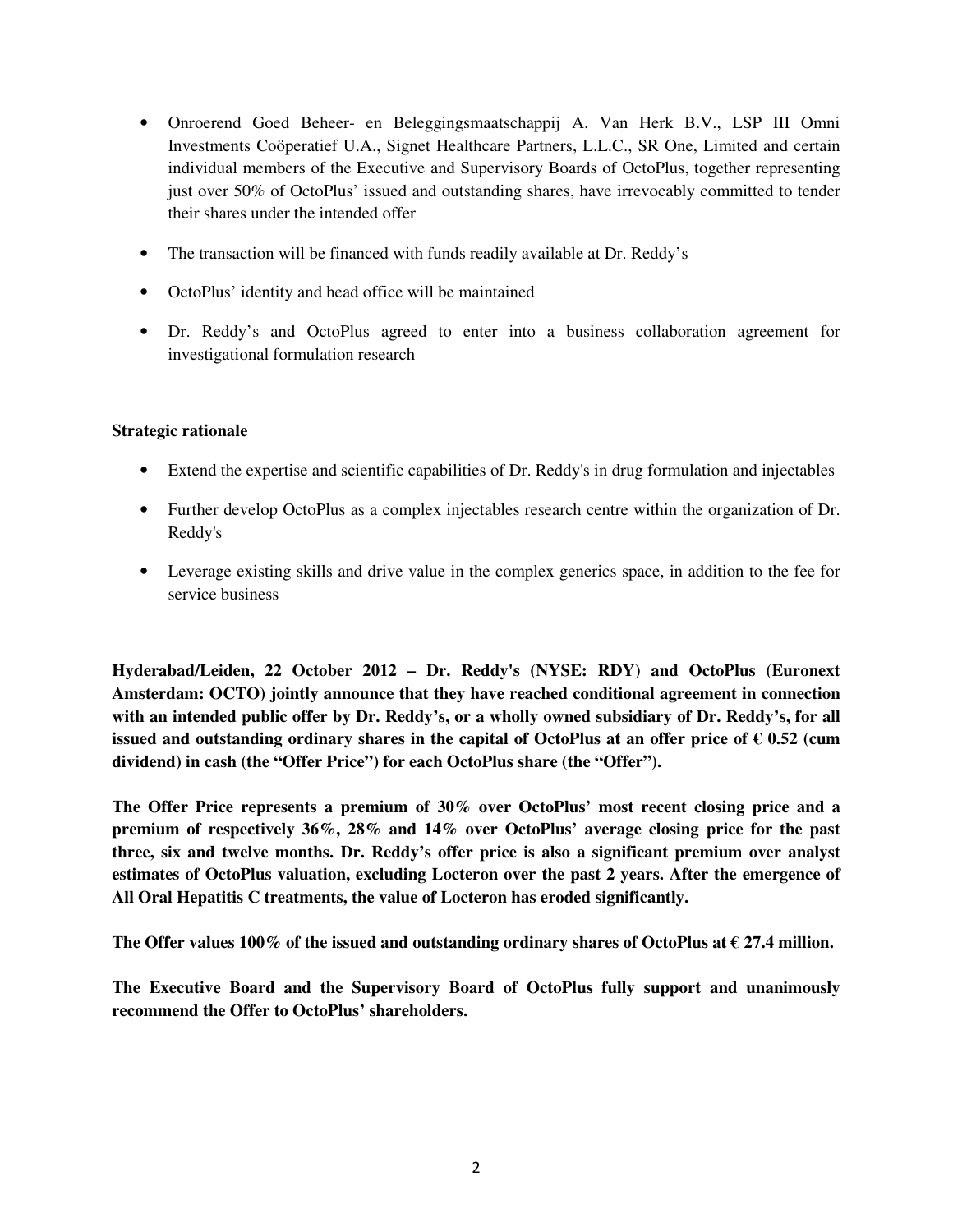**Mr. GV Prasad, CEO Dr. Reddy's comments;** *"We are happy to have an R&D base in the Leiden area and the acquisition gives us the ability to strengthen our technological capabilities in the areas of drug delivery."*

**Mr. Jan Egberts, CEO of OctoPlus comments;** *"We are proud of the confidence Dr. Reddy's has shown in our organisation. It reflects the success of the major operational and organizational improvements we have implemented over the past few years."* 

*The intended public offer price reflects the value of OctoPlus after the recent value erosion of Locteron. Over the last few months the value of Locteron has significantly eroded, due to the ongoing emergence of All Oral Hepatitis C treatments, which ultimately resulted in the recently initiated bankruptcy liquidation filing of Biolex. Over the last few months, we have reviewed a number of alternative strategies for our company. We have concluded that the intended offer by Dr. Reddy's best serves the interest of our key stakeholders, including our employees and shareholders.* 

*OctoPlus' development and manufacturing platform perfectly fits with Dr. Reddy's marketing abilities. Dr. Reddy's is keen to further expand into the fast growing Fee for Service business. To that extend they will retain OctoPlus as a specialist stand alone entity to develop specialty generics for Dr. Reddy's. OctoPlus will become Dr. Reddy's centre of excellence for complex injectables with retention of our highly skilled and dedicated professionals in our Leiden facility.* 

*The intended public offer is a recognition of our hard work over the past years, transforming OctoPlus into a company with a strong position in development and manufacturing of difficult to formulate injectables. We are proud of our recent progress including the generation of three specialty generics products over the past twelve months and our 40% revenue growth in our Fee for Service business compared to last year. The intended offer will give OctoPlus the opportunity to grow its successful platform faster and stronger than would have been possible on a stand alone basis."*

# **Strategic rationale**

Dr. Reddy's has been following the activities of OctoPlus over a longer period with great interest and got convinced the Company has acquired competence in drug formulation and difficult to formulate injectables. In the opinion of Dr. Reddy's, OctoPlus' expertise in injectable specialty generics like Liposomes and Microspheres is interesting and its ability to improve the formulations of both existing and new drugs is believed to be complementary to Dr Reddy's existing capabilities.

Dr. Reddy's believes all stakeholders will benefit from the Offer as it enables Dr. Reddy's to extend its expertise in drug formulation and injectables and OctoPlus to further develop as a complex injectables research centre. In addition, it is the intention to leverage existing skills and drive value in the complex generics space besides the Fee for Service business. Both parties aim to position OctoPlus as a standalone centre for drug formulation and injectables within the organisation of Dr. Reddy's.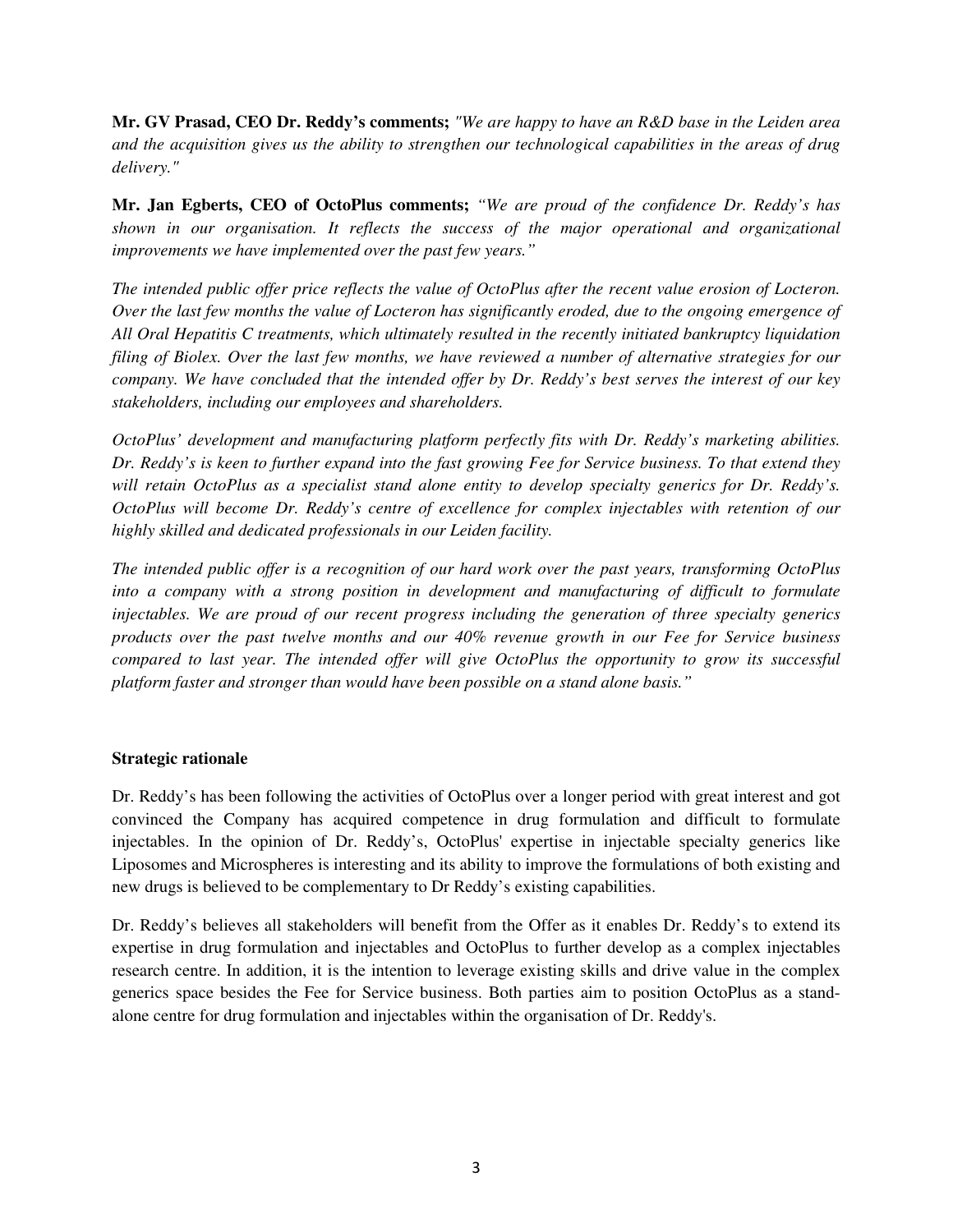#### **Recommendation and support**

OctoPlus' Executive Board and the Supervisory Board (together the "Boards") fully support and unanimously recommend the Offer to the OctoPlus shareholders. After careful consideration, the Boards believe this transaction is in the best interests of the Company and its stakeholders including its clients, shareholders, partners and employees and recommend the shareholders of OctoPlus to tender their shares under the Offer. ABN AMRO Bank N.V. has, as independent advisor, issued a fairness opinion to the Boards, stating that the Offer Price is fair to the shareholders of OctoPlus from a financial point of view.

# **Irrevocable undertakings**

Onroerend Goed Beheer- en Beleggingsmaatschappij A. Van Herk B.V., LSP III Omni Investments Coöperatief U.A., Signet Healthcare Partners, L.L.C. and SR One, Limited have signed irrevocable undertakings to support and accept the Offer, subject to customary conditions. The combined shareholding of these parties represent 49.4% of the issued and outstanding ordinary shares in OctoPlus.

The individual members of the Boards holding together 1.1% of the issued and outstanding shares in OctoPlus have also agreed to an irrevocable undertaking to tender their shares under the Offer.

Dr. Reddy's, with the help of the Company, will continue to seek additional support for the Offer from the Company's shareholders.

# **Employees**

Dr. Reddy's recognises that OctoPlus' employees will play a pivotal role in the future of the Company and they will be treated accordingly. It is anticipated that the global number of employees of the Company and its subsidiaries will not materially change as a result of the Offer.

## **Governance**

After completion of the Offer, the Supervisory Board will be reduced from 5 to 3 members, of whom one will be independent and Dr. Reddy's will nominate two. The three current members of the Executive Board (*Raad van Bestuur*) have agreed to stay on for an interim period after closing of the transaction.

## **Financing of the Offer**

The Offer values 100% of the issued and outstanding OctoPlus shares at  $\epsilon$  27.4 million. Dr. Reddy's will finance the Offer from readily available funds and the financing of the Offer will not be subject to the consent of any third party and shall have no financing condition. This announcement constitutes a certain funds announcement as required by Section 7, paragraph 4 of the Dutch Public Takeover Decree (*Besluit openbare biedingen Wft*).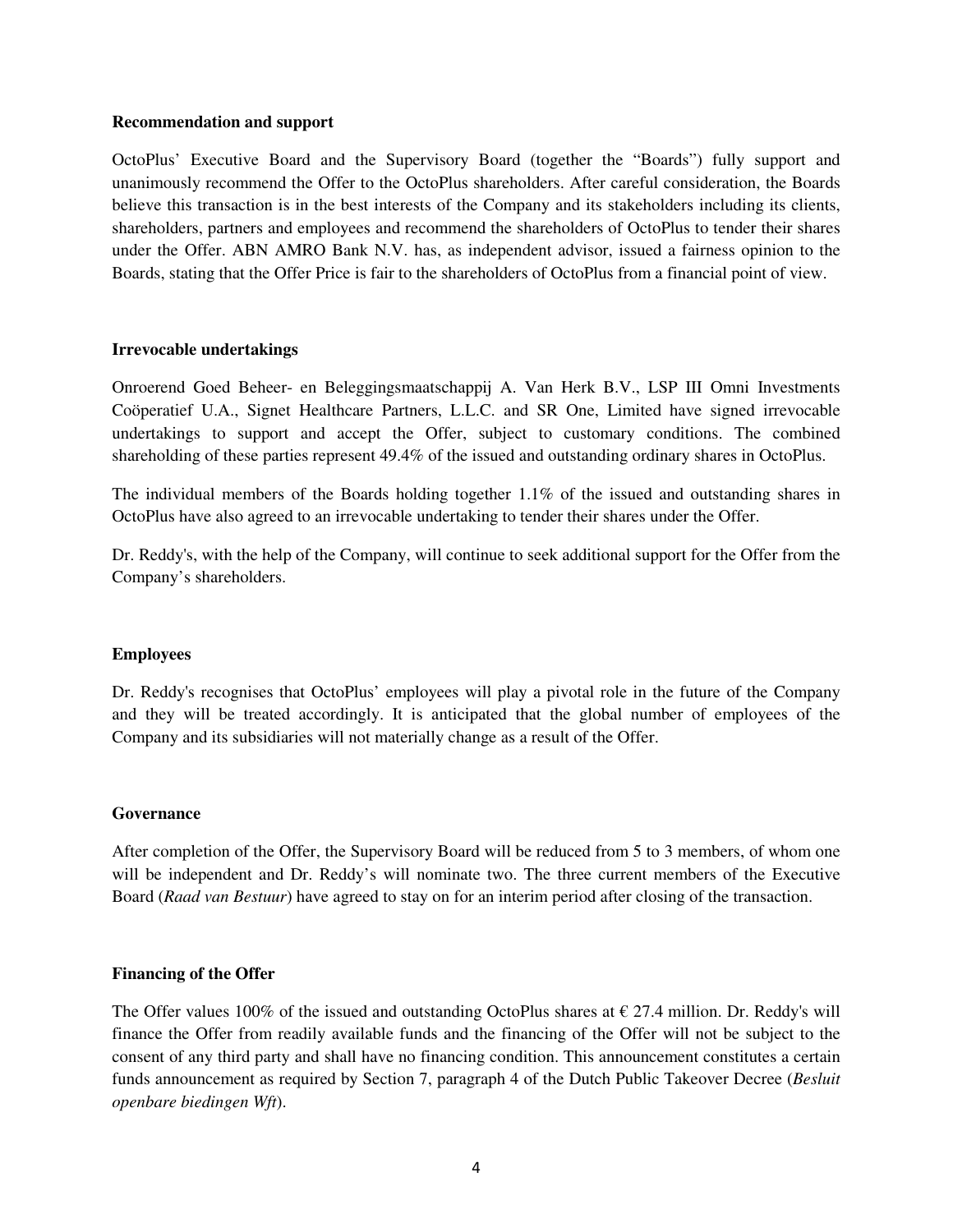#### **Pre-offer and offer conditions**

The commencement of the Offer is subject to the satisfaction or waiver of the following pre-offer conditions customary for a transaction of this kind: (i) the Offeror having completed confirmatory due diligence into certain aspects of the Company, (ii) no material adverse effect having occurred, (iii) no material breach of the merger protocol by the Company or the Boards (iv) the AFM having approved the offer memorandum, (v) the Boards not having revoked or amended their recommendation, (vi) no Competing Offer (as defined below) having been announced, (vii) the Company not having issued, or granted rights to subscribe for, securities in the Company to other persons, (viii) the AFM not having notified that investment firms will not be allowed to cooperate with the settlement of the Offer, (ix) the Company having received resignation letters from the Company's Supervisory Board members stepping down as of settlement of the Offer, (x) the Company having received a positive, unconditional advice from its works council in respect of the Offer, (xi) trading of the shares in the Company on Euronext Amsterdam not having been suspended or ended, (xii) no offer condition having become permanently incapable of satisfaction, (xiii) no order, stay judgment or decree having been issued which prohibits, restricts or materially delays the transactions and (xiv) the parties not having terminated the merger protocol.

If and when made, the consummation of the Offer will be subject to the satisfaction or waiver of the following offer conditions: (i) a minimum acceptance of 92.5% of the OctoPlus issued and outstanding share capital, (ii) the general meeting of OctoPlus having adopted certain resolutions, (iii) no material adverse effect having occurred, (iv) no material breach of the merger protocol by either the Company or the Boards (v) the Boards not having revoked their recommendation, (vi) no Competing Offer (as defined below) having been announced, (vii) the Company not having issued, or granted rights to subscribe for, securities in the Company to other persons, (viii) the AFM not having notified that investment firms will not be allowed to cooperate with the settlement of the Offer, (ix) trading of the shares in the Company on Euronext Amsterdam not having been suspended or ended, and (x) no order, stay judgment or decree having been issued which prohibits, restricts or materially delays the transactions.

Dr. Reddy's will have the right to waive certain of the pre-offer and offer conditions, including the minimum acceptance threshold and no material adverse effect having occurred.

## **Competing offer**

Dr. Reddy's and OctoPlus may terminate the merger protocol in the event a *bona fide* third-party offeror makes an offer which, in the reasonable opinion of the Boards, is a more beneficial offer than the Offer and (i) exceeds the Offer Price by at least 10%, and (ii) is determined by the Boards to be substantially more beneficial to the Company, specifically taking into account the identity and track record of such party, the consideration to be received by shareholders, the likelihood of completion, the other terms and conditions of the offer, and the interests of all stakeholders in the Company (a "Competing Offer").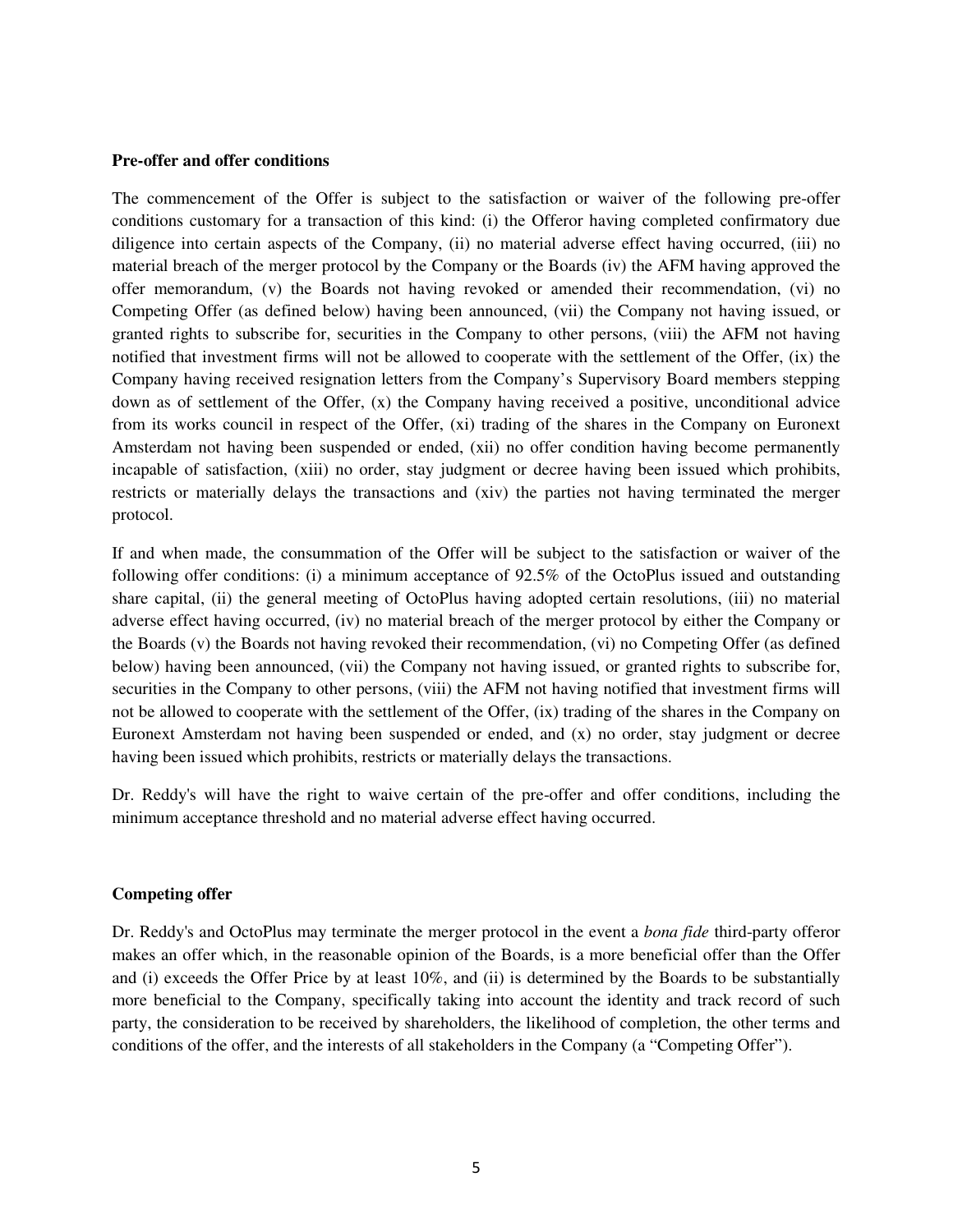In the event of a Competing Offer, Dr. Reddy's will be given the opportunity to match such offer, in which case the Boards shall continue to support the Offer. OctoPlus has entered into customary undertakings not to solicit third party offers.

In the event that the merger protocol terminates because of a Competing Offer or a material breach by OctoPlus, Dr. Reddy's will be entitled to a termination fee equal to  $\epsilon$  0.5 million.

In addition, in the event that the merger protocol terminates because of a material breach by Dr. Reddy's, OctoPlus will be entitled to a termination fee of  $\epsilon$  0.5 million.

# **Indicative timetable and regulatory announcements**

Dr. Reddy's and OctoPlus will use their best efforts to procure the fulfilment of the commencement and offer conditions as soon as reasonably practicable. The employee consultation procedures with OctoPlus' works council will commence immediately.

Dr. Reddy's intends to launch the Offer as soon as practically possible and in accordance with the applicable statutory timetable. It is currently expected that the offer memorandum will be submitted to the AFM for approval within five weeks from the date of this announcement and that the Offer, if made, will commence during the first half of December.

# **Extraordinary general meetings by OctoPlus**

As a consequence of the impairment loss in 2012 in relation to Biolex' voluntary petition for liquidation under Chapter 7 (see OctoPlus' press release dated 9 July 2012), OctoPlus' equity has decreased and following continuing losses over the last months, it has now become clear that OctoPlus' current equity is below the level of half of its issued and paid-up share capital. Therefore, in accordance with section 2:108a of the Dutch Civil Code, OctoPlus will in due course convene an Extraordinary General Meeting to discuss any appropriate measures it has taken in this respect.

In addition and possibly in combination with above mentioned EGM, OctoPlus will convene an informative Extraordinary General Meeting at least 6 business days before closing of the offer acceptance period in accordance with Section 18 Paragraph 1 of the Dutch Public Takeover Decree (*Besluit openbare biedingen Wft*) to discuss the Offer and decide on certain proposals regarding the governance of the Company post-completion of the Offer. Any resolutions adopted will be conditional on the completion of the Offer.

# **Business collaboration agreement**

At the date of signing the merger protocol, OctoPlus and Dr. Reddy's agreed on the key-terms for entering into a business collaboration agreement for investigational formulation research. Dr. Reddy's will provide OctoPlus with fee for service and milestone payments as consideration for services to be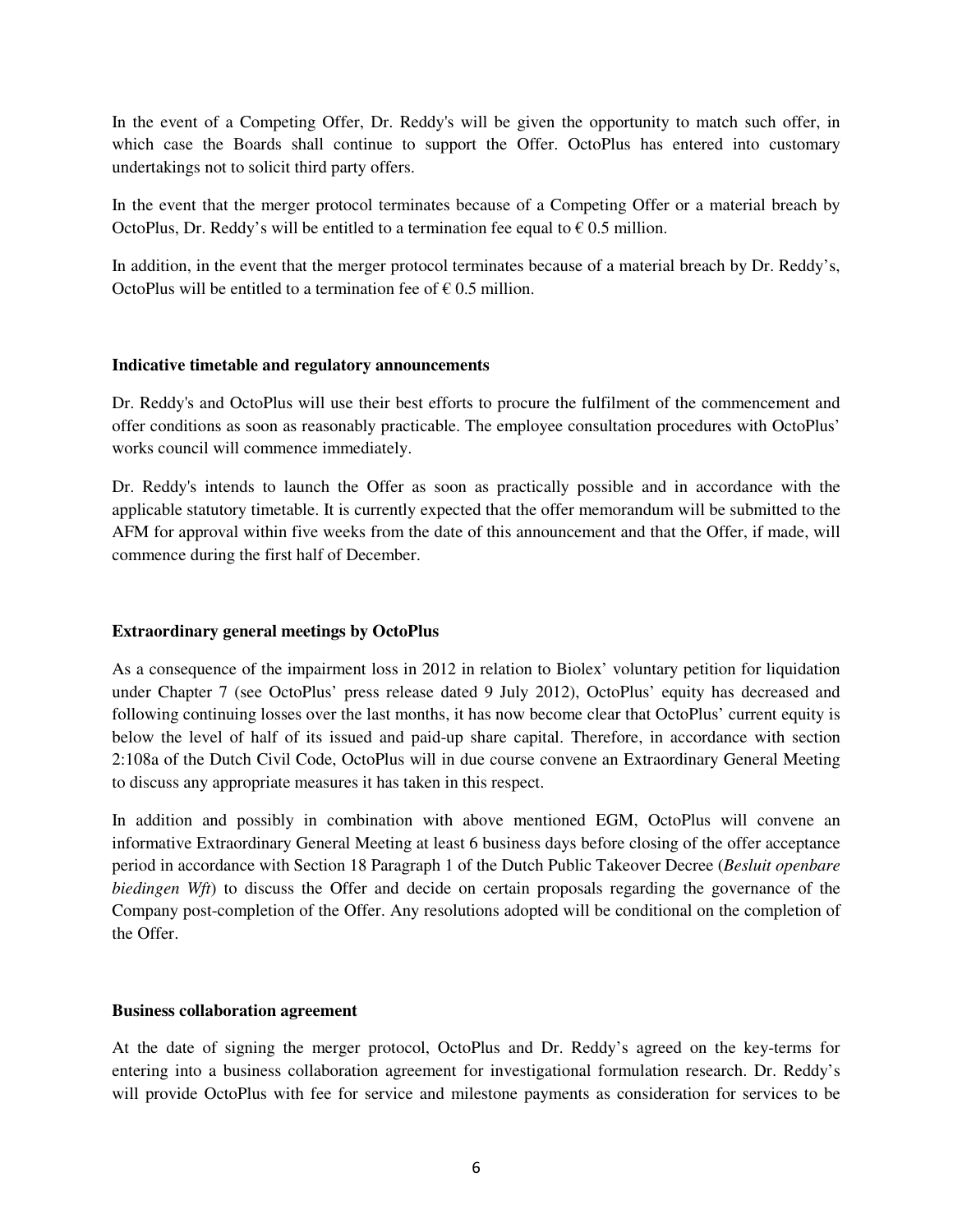rendered by OctoPlus for a maximum amount of  $\epsilon$  2 million during the next six months. These payments are subject to certain development milestones, which, if not met, will result in the conversion of the payments into a loan. In case OctoPlus is not able to repay the loan, Dr. Reddy's might opt for conversion of the loan into newly issued ordinary shares in the Company at the then prevailing share price level. In the coming period, Dr. Reddy's and OctoPlus will work out the key-terms into a final business collaboration agreement.

# **Advisors**

Kempen& Co is acting as financial advisor and Linklaters LLP as legal advisor to Dr. Reddy's in connection with the Offer.

Loyens & Loeff N.V. is acting as legal counsel to OctoPlus and ABN AMRO Bank N.V. has provided the fairness opinion to OctoPlus.

# **Company profile Dr. Reddy's**

Dr. Reddy's Laboratories Ltd. (NYSE: RDY) is an integrated global pharmaceutical company, committed to providing affordable and innovative medicines for healthier lives. Over the last fiscal year the company generated revenues of over \$ 2.0 billion. Through its three businesses - Pharmaceutical Services and Active Ingredients, Global Generics and Proprietary Products – Dr. Reddy's offers a portfolio of products and services including APIs, custom pharmaceutical services, generics, biosimilars, differentiated formulations and NCEs. Therapeutic focus is on gastro-intestinal, cardiovascular, diabetology, oncology, pain management, anti-infective and pediatrics. Major markets include India, USA, Russia and CIS, Germany, UK, Venezuela, S. Africa, Romania, and New Zealand. For more information: www.drreddys.com

# **Company profile OctoPlus**

OctoPlus is a specialty pharmaceutical company focused on the development and manufacture of improved injectable pharmaceuticals based on proprietary drug delivery technologies that exhibit fewer side effects, improved patient convenience and a better efficacy/safety balance than existing therapies.

OctoPlus also focuses on the development of long-acting, controlled release versions of known protein therapeutics, peptides and small molecules, including specialty generics. OctoPlus is a leading European provider of advanced drug formulation and clinical scale manufacturing services to the pharmaceutical and biotechnology industries, with a focus on difficult-to formulate active pharmaceutical ingredients.

OctoPlus is listed on Euronext Amsterdam by NYSE Euronext under the symbol OCTO. More information about OctoPlus can be found on: www.octoplus.nl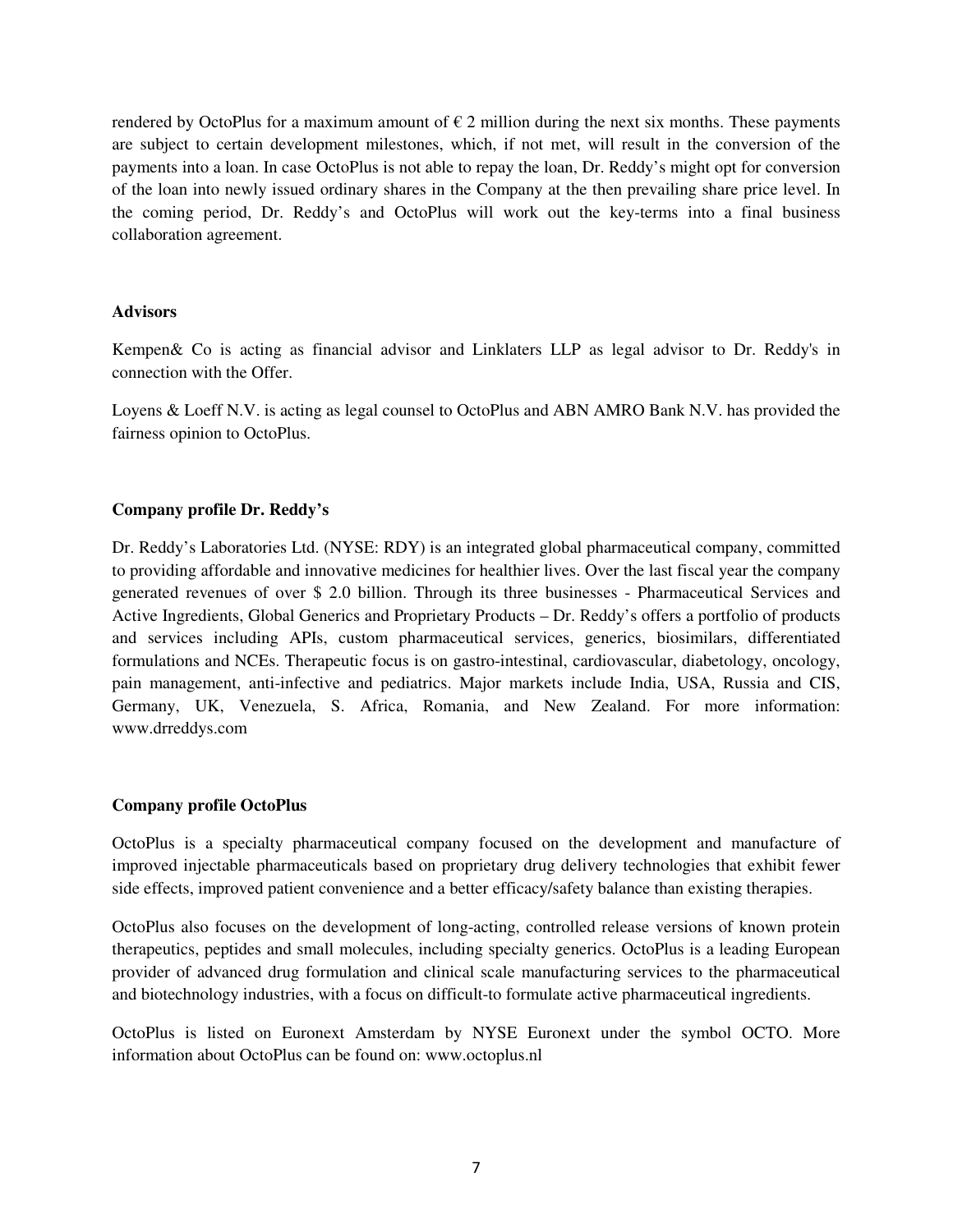#### **Further information**

#### **Dr. Reddy's**

For further information about Dr. Reddy's, please contact the Investors and Financial Analysts of Dr. Reddy's:

Kedar Upadhye: telephone number +91-40-66834297 or send an e-mail to kedaru@drreddys.com

Saunak Savla: telephone number +91-40-49002135 or send an e-mail tosaunaks@drreddys.com

Milan Kalawadia (USA): telephone number +1 908-203-4931 or send an e-mail to mkalawadia@drreddys.com

Media:

S Rajan: telephone number +91-40-49002445 or send an e-mail torajans@drreddys.com

#### **OctoPlus**

For further information about OctoPlus, please contact Investor Relations: telephone number +31 (71) 524 1064 or send an e-mail to Investor Relations at IR@octoplus.nl.

#### **Restrictions**

This announcement is for information purposes only and does not constitute an offer or an invitation to acquire or dispose of any securities or investment advice or an inducement to enter into investment activity. This announcement does not constitute an offer to sell or issue or the solicitation of an offer to buy or acquire the securities of Dr. Reddy's or OctoPlus in any jurisdiction. The distribution of this press release may, in some countries, be restricted by law or regulation. Accordingly, persons who come into possession of this document should inform themselves of and observe these restrictions. To the fullest extent permitted by applicable law, Dr. Reddy's and OctoPlus disclaim any responsibility or liability for the violation of any such restrictions by any person. Any failure to comply with these restrictions may constitute a violation of the securities laws of that jurisdiction. Neither Dr. Reddy's, nor OctoPlus, nor any of their advisors assumes any responsibility for any violation by any person of any of these restrictions. Any OctoPlus shareholder who is in any doubt as to his position should consult an appropriate professional advisor without delay. This announcement is not to be published or distributed in or to Australia, Canada and Japan.

#### **Notice to US holders of OctoPlus Shares**

The Offer will be made for the securities of a Dutch company and is subject to Dutch disclosure requirements, which are different from those of the United States. Some of the financial information